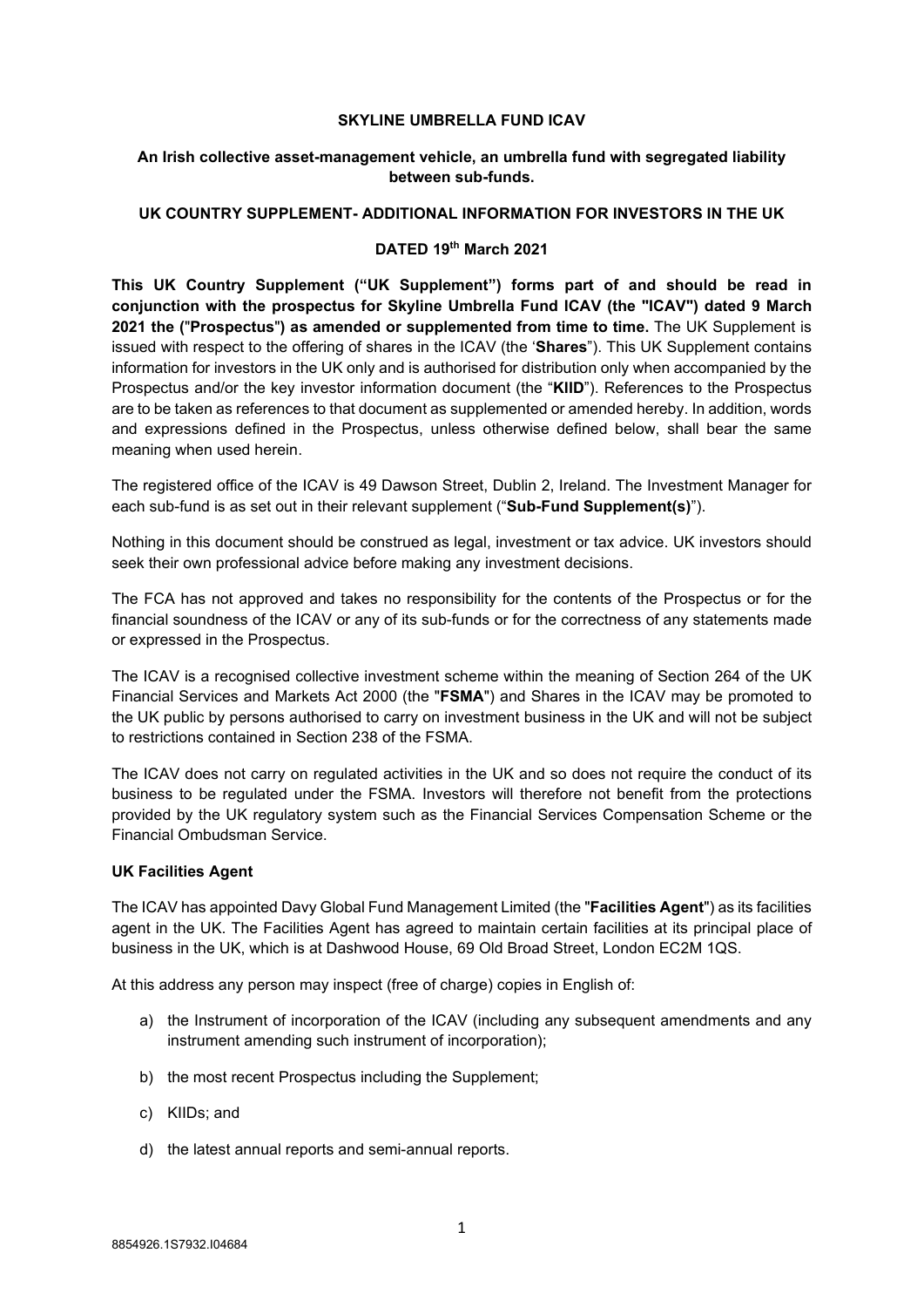UK investors may also request information in English about the Company's Share prices. The Facilities Agent may charge for the delivery of copies of the above listed documents. These documents are also available on the Company's website: https://www.davygfm.com/funds-factsheets/managementcompany-services

Any shareholder wishing to make a complaint regarding the ICAV or its operations, may do so directly to Davy Global Fund Management Limited.

## **Risk Factors**

There are certain risk factors associated with the operation and investments of the ICAV that are described below and more fully in the Prospectus, Sub-Fund Supplements, and the KIIDs.

Investment in the ICAV may not be suitable for all investors. Investors should seek advice from their investment advisor for information concerning the ICAV and the suitability of making an investment in the ICAV in the context of their individual circumstances. Particular attention should be drawn to the sections headed "**Risk Factors**" in the Prospectus and the Sub-Fund Supplements.

## **Subscription and Redemption Process**

Subscriptions can be made provided that there is a validly and duly executed Application Form received by the Administrator. For further information related to any charges and levies, please see the relevant sections under the headings "Subscription for Shares", "Repurchase of Shares" and "Fees and Expenses" in the Prospectus.

The Minimum Initial Investment Amount, the Minimum Additional Investment Amount and the Minimum Shareholding of Shares of each Class in the Company must be of the specified minimum amounts, the level of which depends on the sub-fund in which the investment is made. The minimum initial investment in relation to each sub-fund (or, if more than one Class has been issued in a Sub-Fund, for each Class) is set out in the relevant Sub-Fund Supplement.

A shareholder in the Company may redeem his or her Shares in the Company by submitting a validly and duly executed Application Form together with the requisite information and documentation for verification purposes to the Administrator and obtain payments of the price on any Redemption Proceeds from the Administrator, at the following address: George's Court, 54-62 Townsend Street, Dublin 2, Ireland, or they may arrange for redemption of their shares through the Facilities Agent who shall forward the redemption proceeds (if any) to the relevant Shareholders. For further information on Redemption Proceeds and the process for payment on the receipt of redemption monies into the Subscriptions/Redemptions Account please see the sections under the heading "**Repurchase of Shares**" and "**Subscription of Shares**" in the Prospectus.

# **Foreign Account Tax Compliance Act (FATCA)**

The government of Ireland has entered into an intergovernmental agreement ("**IGA**") with the USA to facilitate the transposition of FATCA. The ICAV will be obliged to comply with the provisions of FATCA and importantly the laws and regulations of Ireland which implements the IGA. For more information on FATCA, please refer to the Prospectus of the ICAV**.** 

## **United Kingdom Taxation**

The following information, which relates only to UK taxation, is applicable to the ICAV and is solely intended to offer general guidance to persons who are resident in the UK and who hold Shares as investments in the ICAV. It is based on the law and practice currently in force in the UK. The information is not exhaustive of the tax treatment of the ICAV or of any investment in it and should not be taken to constitute legal or tax advice. Prospective investors should consult their own professional advisers on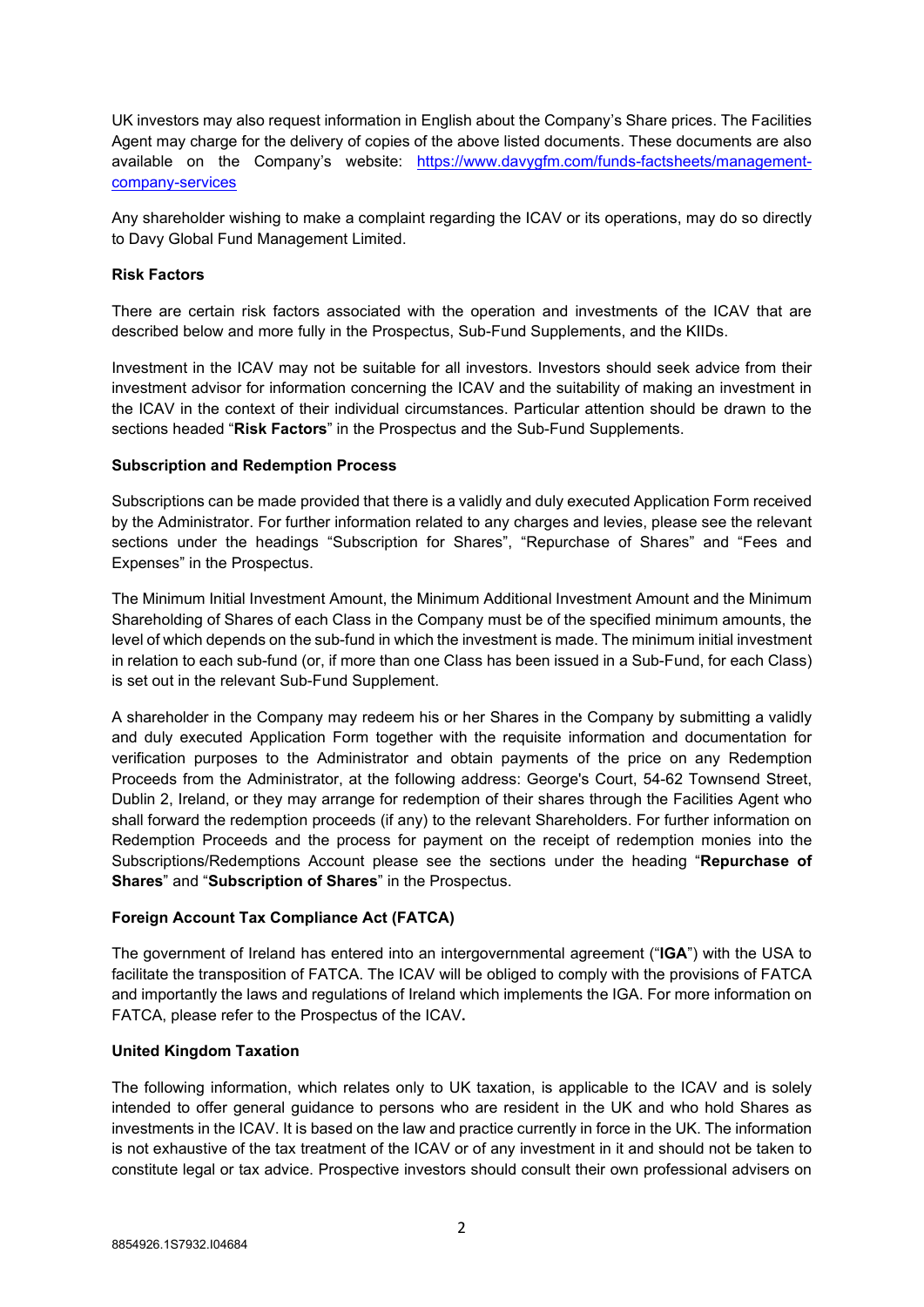the implications (including, without limitation, the tax implications) of making an investment in, and holding or disposing of, Shares and the receipt of distributions (whether or not on redemption) with respect to such Shares. If potential investors are in any doubt as to the taxation position, they should consult their professional advisers without delay.

Potential investors should note that tax law and interpretation can change and that, in particular, the levels and basis of, and reliefs from, taxation may change and it may alter the benefits of investment in the ICAV.

The Directors intend to manage the affairs of the ICAV in such a way that it is not resident in the UK for UK tax purposes. In these circumstances, and, provided that the ICAV is not treated as carrying on a trade in the UK through a fixed place of business or an agent which constitutes a "permanent establishment" in the UK, the ICAV will not be subject to UK tax on its profits and gains (other than withholding tax on any interest or certain other income which has a UK source). However, there can be no guarantee that the conditions necessary to prevent any such "permanent establishment" coming into being will at all times be satisfied.

Shareholders who are resident in the UK for taxation purposes should be aware that their Shares will constitute a participation in an "offshore fund" for the purposes of the United Kingdom Offshore Funds (Tax) Regulations 2009 (the "**Tax Regulations**"). Each Class of Shares in the ICAV is expected to constitute an "offshore fund" for the purposes of the above-mentioned tax regime. Where such a Shareholder holds such a participation, any gain arising to that person on the sale, redemption or other disposal of that interest (including a deemed disposal on death) will be taxed at the time of such sale, redemption or other disposal as income and not as capital gain, unless the offshore fund has been certified by HM Revenue and Customs ("**HMRC**"), the UK Revenue authority, as a "reporting fund" throughout the period during which that person has held that interest.

The Directors intend to make an application to HMRC to obtain reporting status for a limited number of Classes of Shares, in each case as specified in the relevant Supplement. Where no application for reporting fund status is made, or where a Class of Shares did not have reporting fund status throughout the period of investment by a relevant Shareholder, any gain realised by UK resident Shareholders on a sale, redemption or other disposal of their Shares (including a deemed disposal on death) will be taxed as income and not as capital gains. The precise consequences of such treatment will depend upon the particular tax position of each such Shareholder.

For those Classes of Shares where the Directors of the ICAV intend to obtain reporting fund status, subject to satisfying certain conditions (such as the relevant Class having had reporting fund status throughout the period of investment by a relevant Shareholder), any gains arising to Shareholders resident in the UK on a sale, redemption or other disposal of their Shares would be taxed as capital gains. The precise consequences of such treatment will depend upon the particular tax position of each Shareholder. Further, under the Tax Regulations, a reporting fund is required to provide each Shareholder in the relevant Class of Shares, for each accounting period, a report of the income of the Class for that account period which is attributable to the Shareholder's interest (whether or not such income has been distributed), and such reported income is treated as an additional distribution made by the Class to the Shareholder. The reported income will be deemed to arise to UK Shareholders on the date the report is issued by the Directors provided that the ICAV reports within 6 months of the year end. A UK resident Shareholder in the relevant Class of Shares will therefore (subject to their particular UK tax position) be potentially subject to UK tax on that reported income as if such reported income were a distribution upon their Shares. These rules are complex and Shareholders or potential investors are advised to consult their own tax advisers. Further, there can be no guarantee that the relevant conditions to achieve or maintain "reporting" status will be satisfied at all times.

Shareholders who are within the charge to UK corporation tax should be aware that where such an investor holds a participation in an "offshore fund" and that offshore fund fails, at any time in an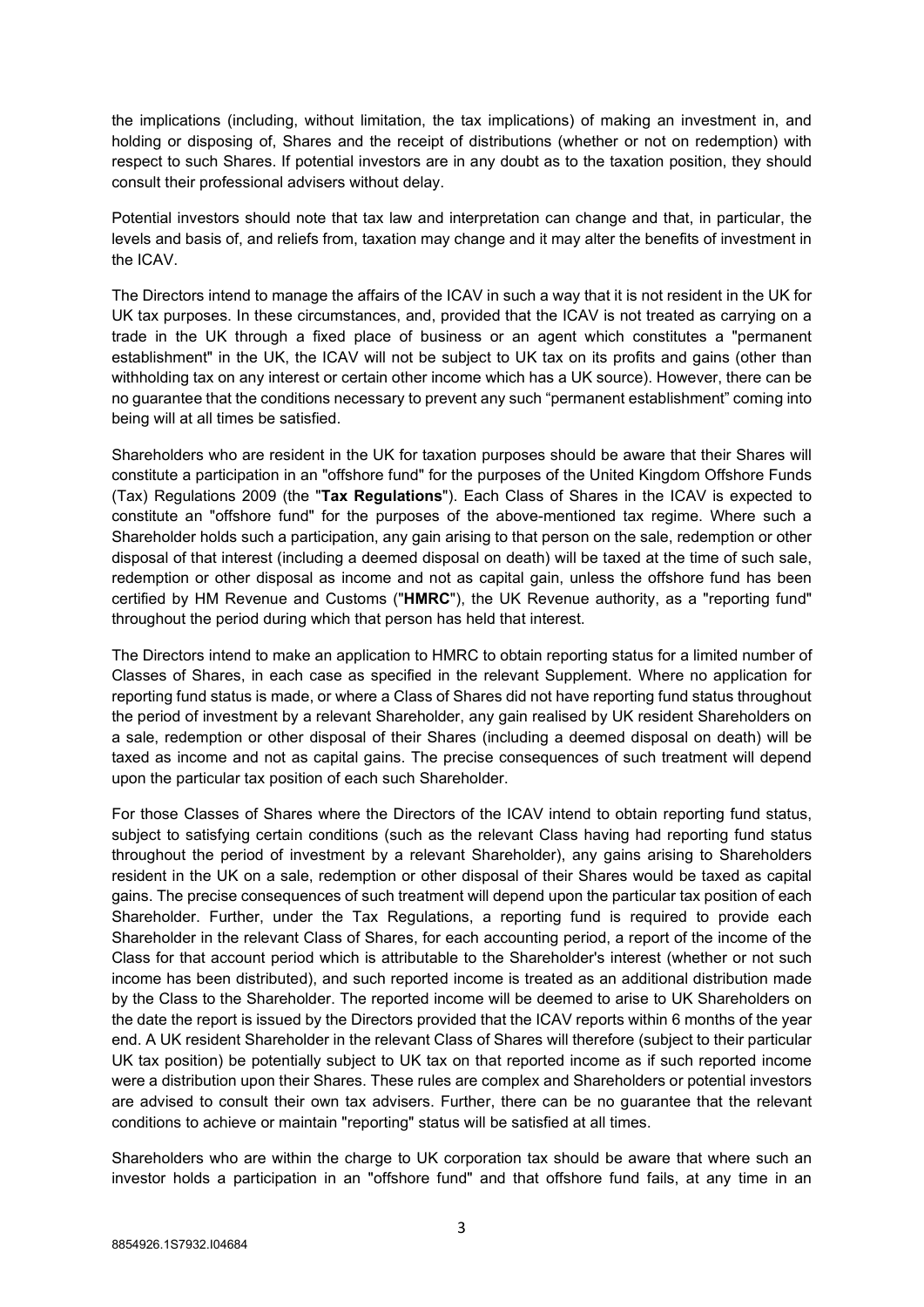accounting period in which the Shareholder holds its participation, to satisfy the "non-qualifying investments test", the Shareholder is required to treat its interest for that accounting period as if it were rights under a creditor relationship for the purposes of the "loan relationships" regime (which governs the UK taxation of most forms of corporate debt) contained in the UK Corporation Tax Act 2009. Each Class of Shares is expected to constitute a participation in an offshore fund for this purpose. An offshore fund fails to satisfy the non-qualifying investments test at any time when its investments consist as to more than 60% by market value of, inter alia, government and corporate debt securities, money placed at interest or holdings in unit trust schemes or offshore funds which do not themselves satisfy the nonqualifying investments test. The investment policies of the ICAV (or any sub-fund) could fail the nonqualifying investments test. Shareholders within the charge to UK corporation tax would in these circumstances be required to account for their interest in the Fund under the loan relationships regime, in which case all returns on their Shares in the relevant accounting period (including gains and losses) would be taxed or relieved as income receipt or expense on a fair value basis. Such Shareholders might therefore, depending upon their particular circumstances, incur a charge to UK corporation tax on an unrealised increase in the value of their Shares (or obtain relief against UK corporation tax for an unrealised diminution in the value of their Shares).

Subject to their personal circumstances, Shareholders resident in the UK for taxation purposes will generally be liable to UK income tax or corporation tax in respect of dividends or other distributions of the Fund, whether or not such distributions are reinvested. However, under changes introduced in the Finance Act 2009, UK resident corporate Shareholders may be exempt from taxation on dividends, depending on their circumstances and subject to certain conditions being satisfied. Further, UK resident individual Shareholders may be eligible for a tax credit, depending on their circumstances and certain conditions being satisfied, equal to one ninth of the amount of the dividend, which may be available for set-off against their UK income tax liability.

An exchange of Shares for Shares in a different sub-fund, or for a different Class of Shares in the same sub-fund, may result in a UK resident Shareholder who exchanges Shares in these circumstances being treated as making a disposal of Shares giving rise to a chargeable gain or allowable loss for UK tax purposes. However, whether or not such an exchange gives rise to a chargeable disposal will depend on the precise circumstances as not all exchanges of Shares are expected to give rise to a taxable event. Further, special tax rules exist governing the exchange of Shares of a "reporting" Class of Shares into a "non-reporting" Class of Shares, and vice versa. The rules described in this paragraph are complex and Shareholders and potential investors are advised to consult their own tax advisers.

## Reportable funds

A number of the sub-funds and share classes have received certification by the HMRC as reporting funds, and the Directors intend to manage their affairs so that they continue to be certified as reporting funds.

Those classes of shares which state "TBC" will apply to be certified as reporting funds. For the latest information and to check their effective date please see: https://www.gov.uk/government/publications/offshore-funds-list-of-reporting-funds.

Once reporting fund status is obtained from HMRC for the relevant sub-funds, it will remain in place permanently provided that the annual reporting requirements are satisfied.

The above portfolios are subject to certain annual reporting requirements as mentioned above.

Investors will not receive notification by post of the reportable income per unit unless they request the information in this format in writing. Requests should be made to the following e mail address: Skylineops@davy.ie or to the address below within 2 months of the end of the relevant accounting period for which the notification by post is required: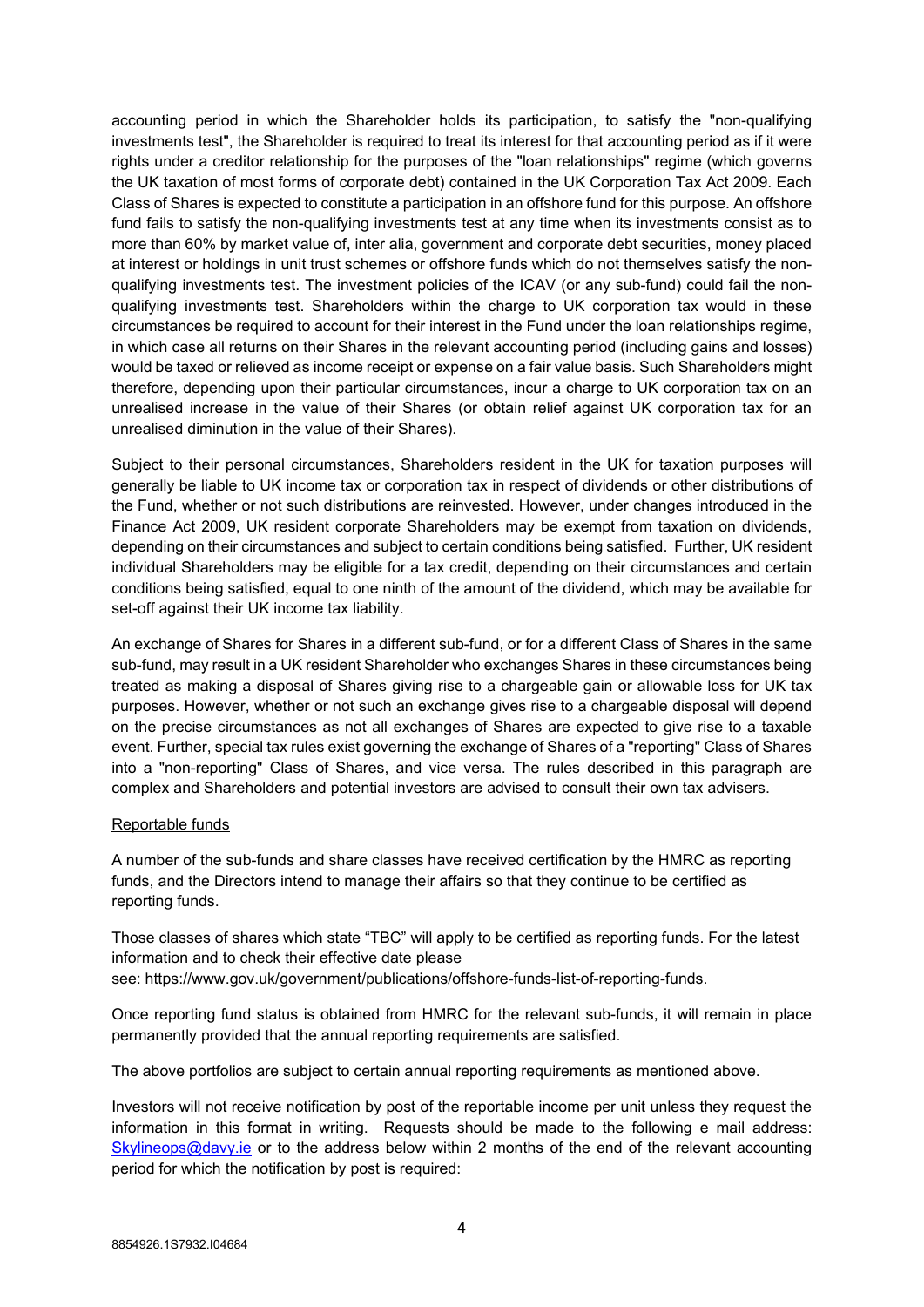## **Davy Global Fund Management**

Dashwood House,

69 Old Broad Street,

London,

EC2M 1QS

UK resident individuals who are not domiciled in the UK may be liable to UK income and capital gains tax only on amounts remitted to the UK depending on their personal circumstances and whether they have paid the remittance basis charge for the relevant year.

The attention of individuals resident in the UK for taxation purposes is drawn to the provisions of Sections 714 to 751 (inclusive) of the UK Income Tax Act 2007, which may render them liable to income tax in respect of the undistributed income of the ICAV.

If the ICAV is controlled for UK taxation purposes by persons (whether companies, individuals or others) who are resident in the UK for these purposes, or is controlled by two persons, one of whom is resident in the UK for these purposes and has at least 40% of the interests, rights and powers by which the two persons together control the ICAV and the other of whom has at least 40% and not more than 55% of such interests, rights and powers, the ICAV will be a "controlled foreign ICAV" for the purposes of Part 9A of the Taxation (International and Other Provisions) Act 2010. Where a UK resident ICAV, either alone or together with persons connected or associated with it for UK taxation purposes, has an interest in 25% or more of the "chargeable profits" of a controlled foreign ICAV, the UK resident ICAV may be subject to UK taxation on an amount calculated by reference to its proportionate interest in those chargeable profits. The chargeable profits of a controlled foreign ICAV do not include its capital gains. Shareholders who are UK resident companies should therefore be aware that they may in some circumstances be subject to UK tax on an amount calculated by reference to undistributed profits of the ICAV.

The attention of persons resident in the UK for taxation purposes is drawn to the provisions of Section 13 of the Taxation of Chargeable Gains Act 1992 ("**Section 13**"). Section 13 applies to a "participator" in the ICAV for UK taxation purposes (which term includes a Shareholder) if, at a time when any gain accrues to the ICAV which constitutes a chargeable gain for those purposes, the ICAV is itself controlled by a sufficiently small number of persons so as to render the ICAV a body corporate that would, were it to have been resident in the UK for taxation purposes, be a "close" ICAV for those purposes. The provisions of Section 13 could, if applied, result in such a Shareholder being treated for the purposes of UK taxation of chargeable gains as if a part of any chargeable gain accruing to the ICAV had accrued to the Shareholder directly, that part being equal to the proportion of the gain that corresponds to that Shareholder's proportionate interest in the ICAV as a "participator". No liability under Section 13 could be incurred by such a Shareholder, however, where such a proportion does not exceed one quarter of the gain.

# **Anti-avoidance provisions**

The UK tax rules contain a number of anti-avoidance codes that can apply to UK investors in offshore funds in particular circumstances. It is not anticipated that they will normally apply to investors. Any UK taxpaying investor who (together with connected persons) holds over 10% of the ICAV should take specific advice.